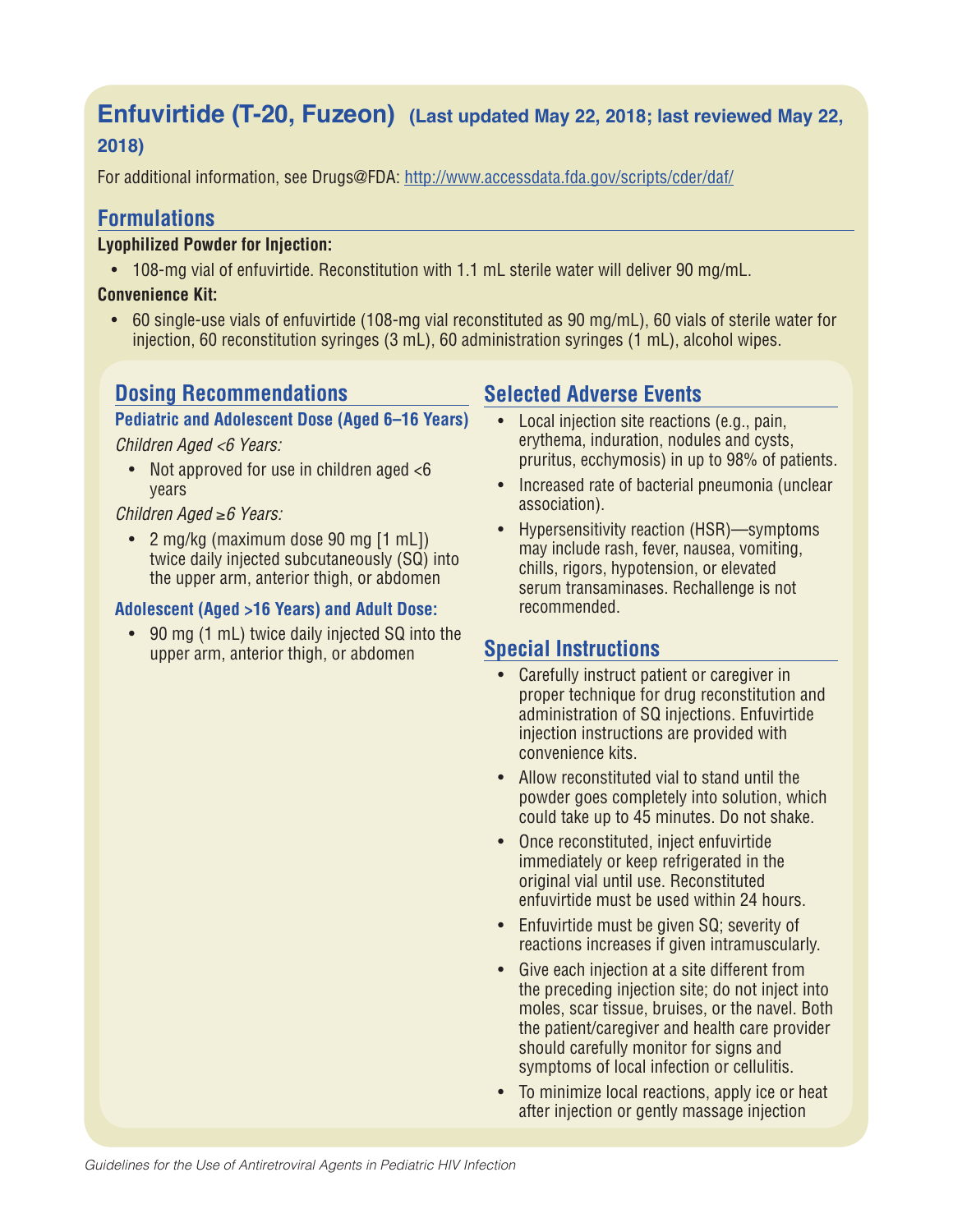site to better disperse the dose. There are reports of injection-associated neuralgia and paresthesia when alternative delivery systems, such as needlefree injection devices, are used.

• Advise patients/caregivers of the possibility of a HSR; instruct them to discontinue treatment and seek immediate medical attention if a patient develops signs and symptoms consistent with a HSR.

# **Metabolism/Elimination**

• Catabolism to constituent amino acids.

*Drug Interactions* (see also the Adult and Adolescent Guidelines and HIV Drug Interaction Checker)

There are no known significant drug interactions with enfuvirtide.

## *Major Toxicities*

- *More common:* Almost all patients (87% to 98%) experience local injection site reactions including pain and discomfort, induration, erythema, nodules and cysts, pruritus, and ecchymosis. Reactions are usually mild to moderate in severity but can be more severe. Average duration of local injection site reaction is 3 to 7 days but was >7 days in 24% of patients.
- Less common (more severe): Increased rate of bacterial pneumonia (unclear association).<sup>1</sup> Pediatric studies have lacked the statistical power to answer questions concerning enfuvirtide use and increased risk of pneumonia.
- *Rare:* Hypersensitivity reactions (HSRs) (<1%) including fever, nausea and vomiting, chills, rigors, hypotension, and elevated liver transaminases; immune-mediated reactions including primary immune complex reaction, respiratory distress, glomerulonephritis, and Guillain-Barre syndrome. Patients experiencing HSRs should seek immediate medical attention. Therapy should not be restarted in patients with signs and symptoms consistent with HSRs.
- *Pediatric specific:* Local site cellulitis requiring antimicrobial therapy (up to 11% in certain subgroups of patients in pediatric studies).2

## *Resistance*

The International Antiviral Society-USA (IAS-USA) maintains a list of updated resistance mutations and the Stanford University HIV Drug Resistance Database offers a discussion of each mutation.

Resistance testing must be ordered specifically for fusion inhibitors, as it is not performed on routine genotypic or phenotypic assays.

## *Pediatric Use*

## *Approval*

Although enfuvirtide is Food and Drug Administration (FDA)-approved for use in children, it is not commonly used because of its high cost, need for twice-daily subcutaneous (SQ) injections, and high rate of injection site reactions. Use in deep salvage regimens<sup>3</sup> has also declined with the availability of integrase inhibitors and other entry inhibitors (such as maraviroc).